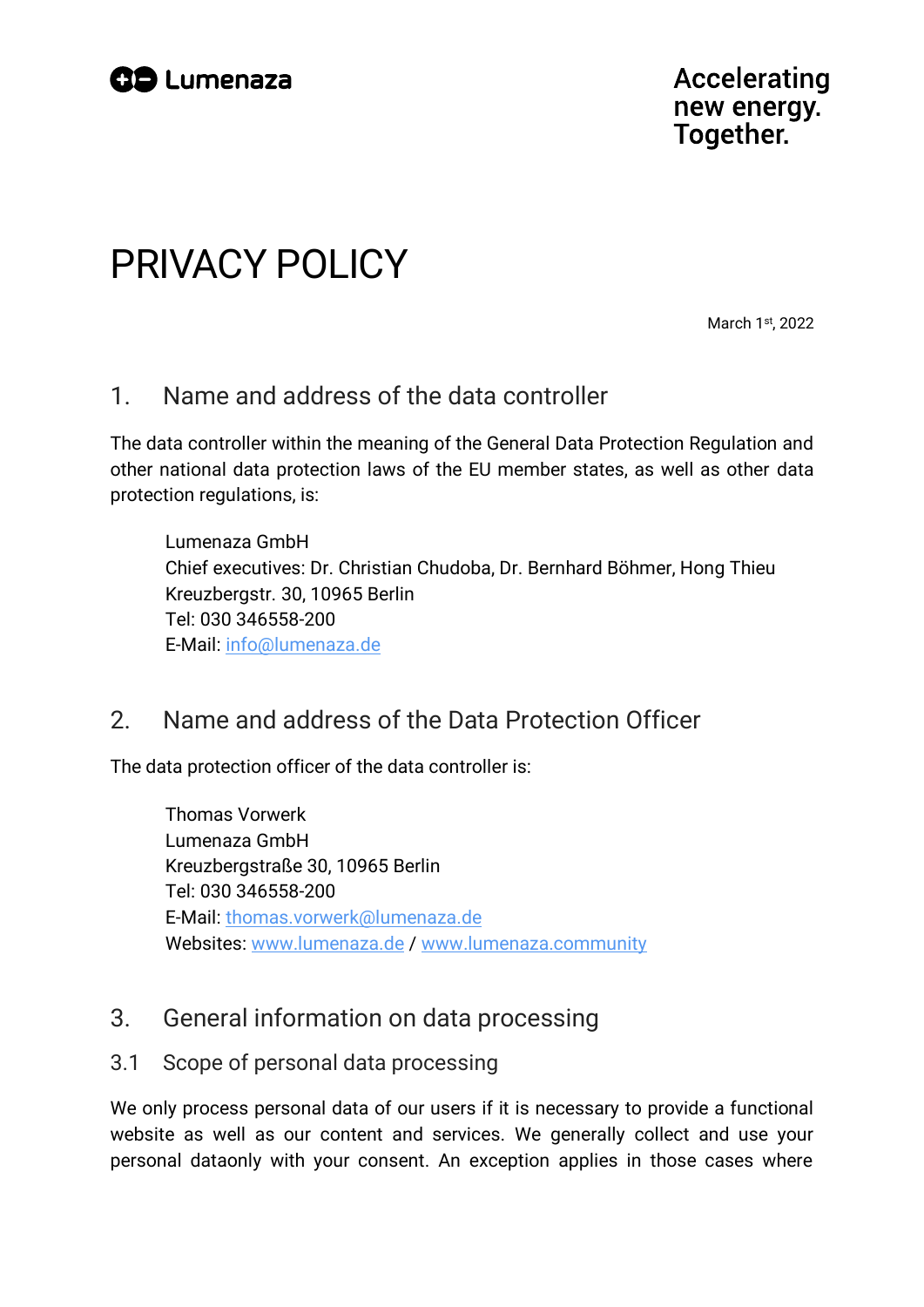circumstances prevent us from obtaining your prior consent and the processing of your data is permitted by law.

# 3.2 Legal basis for processing personal data

Insofar as we obtain the consent of the data subject for the processing of their personal data, Art. 6 Para. 1 lit. a of the EU General Data Protection Regulation (GDPR) serves as the legal basis.

For the processing of personal data necessary for performance of a contract to which the data subject is a party, Art. 6 Para. 1 lit. b GDPR is the legal basis. This also applies to any processing that may be necessary in the process leading to the establishment of a contractual relationship.

Insofar as the processing of personal data is necessary to fulfil a legal obligation to which our company is subject. Art. 6 Para. 1 lit. c GDPR is the legal basis.

In the event that vital interests of the data subject or another natural person require the processing of personal data, Art. 6 Para. 1 lit. d GDPR is the legal basis.

If processing is necessary to ensure a legitimate interest of our company or a third party and if the interests, fundamental rights and freedoms of the person concerned do not outweigh the first-mentioned interest, Art. 6 Para. 1 lit. f GDPR is the legal basis.

### 3.3 Data deletion and storage duration

The personal data of the person concerned will be deleted or blocked as soon as the purpose of storage no longer applies. Furthermore, data may be stored if this has been provided for by the European or national legislator in EU regulations, laws or other provisions to which the data controller is subject. The blocking or deletion of data will also be carried out if a storage deadline required by the referenced legal standards expires, unless data storage is a necessity for concluding or performing a contract.

# 4. Provision of the website and creation of log files

### 4.1 Description and scope of data processing

Every time a user visits our website, our system automatically collects data and information from the accessing computer system. The following data is collected:

- a. The IP address of the user
- b. Date and time of access
- c. Information about the browser type and version used

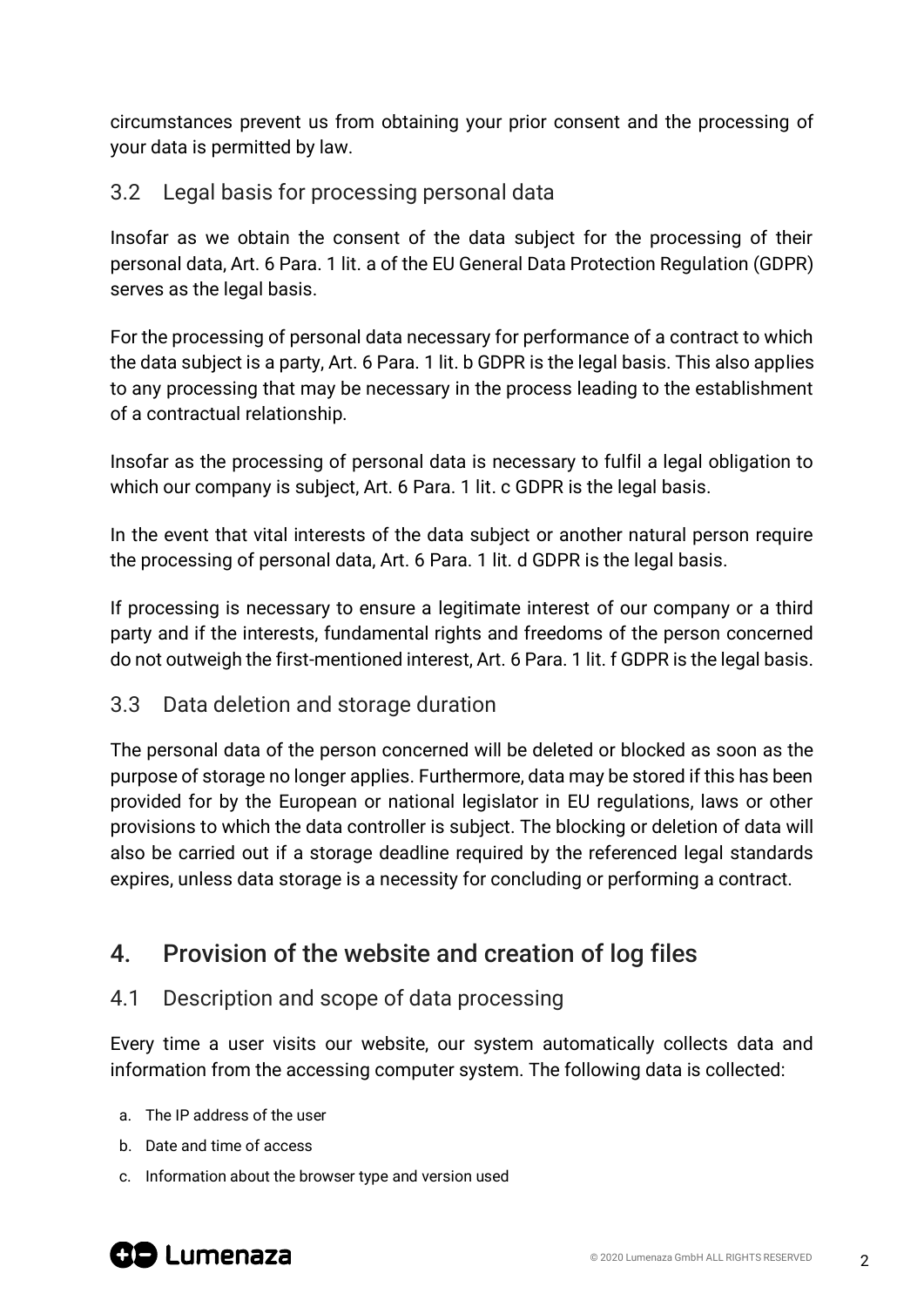- d. Operating system of the user
- e. Name of the website accessed
- f. Amount of data transferred
- g. Http status code

The data will be stored in the log files of our system. Not affected by this are the user's IP addresses or other data that enables allocation of the data to a user. The IP address is only saved in anonymous form in the log files, i.e. it is replaced by an arbitrarily assigned address before it is saved, which no longer allows any reference to a person.

The data is not stored together with any other personal data we may have collected about the user.

#### 4.2 Legal basis for data processing

The legal basis for the storage of data is Art. 6 Para. 1 lit. f GDPR.

#### 4.3 Purpose of data processing

The temporary storage of data by the system is necessary to enable delivery of the website to the user's computer.

The stored data, including the anonymised IP address, is stored in log files to ensure the functionality of the website. In addition, the data is used to optimise the website and to ensure the security of our information technology systems. We do not evaluate this data for any marketing purposes.

These purposes also encompass our legitimate interest in data processing in accordance with Art. 6 Para. 1 lit. f GDPR.

#### 4.4 Duration of storage

The data will be deleted as soon as it is no longer needed to achieve the purpose for which it was collected. In the case of data collected in order to provide the website, this occurs once the respective session has ended. The log file will be deleted after 5 days at the latest.

#### 4.5 Objection and removal options

The collection of data for the provision of the website is absolutely necessary for the operation of the website. Consequently, there is no option for the user to object to its collection and retention.

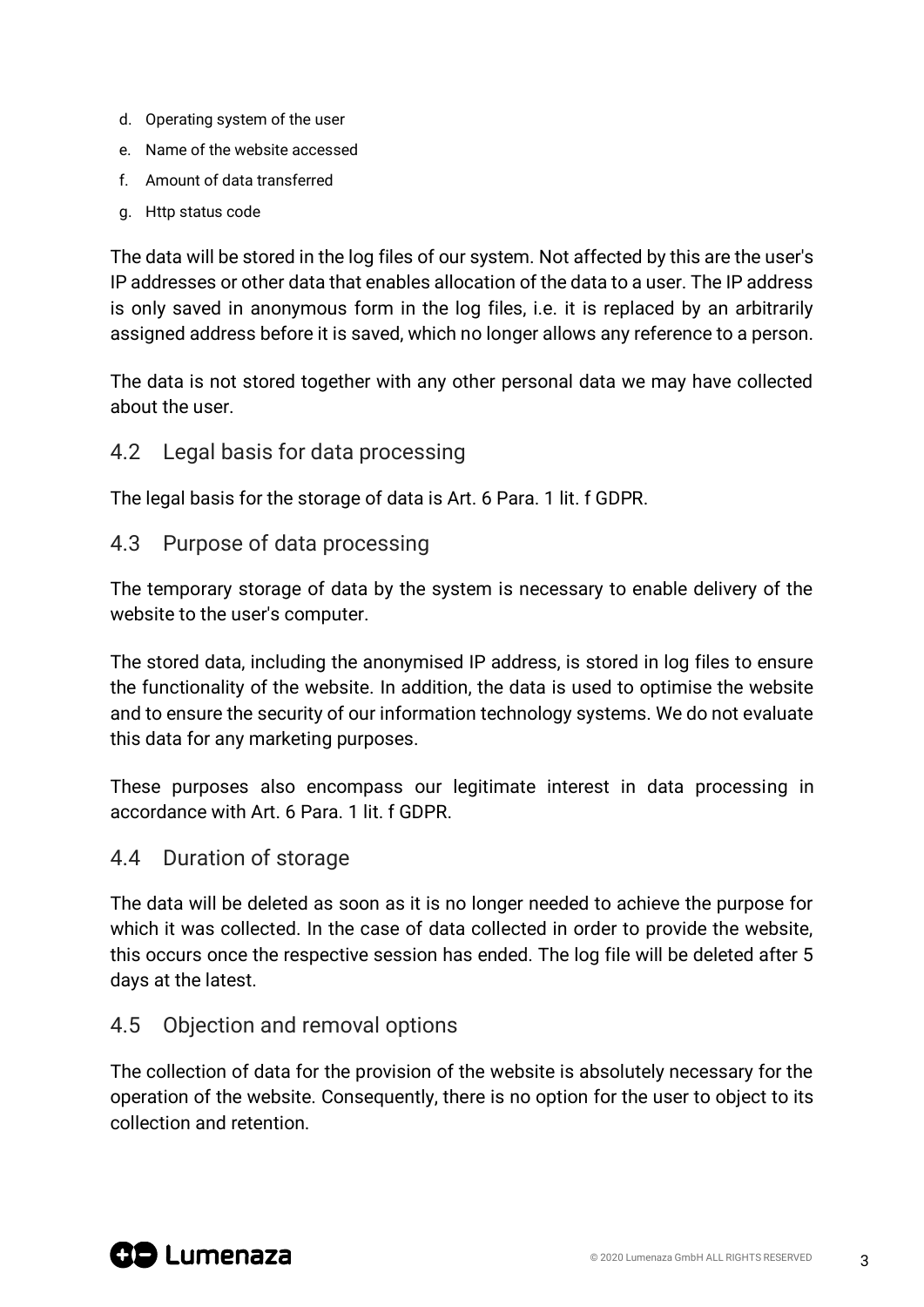# 5. Use of cookies (essential Cookies and Google Analytics)

Our website uses cookies. Cookies are text files that are stored on the Internet browser or by the Internet browser on the user's computer system. If a user visits a website, a cookie can be saved on their operating system. This cookie contains a distinctive character string that enables unique identification of the browser when the website is accessed again.

#### 5.1 Essential cookies

#### 5.1.1 Description and scope of data processing

We use cookies to make our website more user-friendly. Some elements of our website require the accessing browser to be identifiable when the user accesses other pages within the site.

The following data is stored and transmitted in cookies:

- Language settings
- Entries in the online forms available on our website
- Login information

Additionally, Google sets cookies on our website, through our use of the Google Analytics services. You can find more information about these cookies in the following section under number VI.

#### 5.1.2 Legal basis for data processing

The legal basis for processing personal data using cookies is Art. 6 Para. 1 lit. f GDPR.

#### 5.1.3 Purpose of data processing

The purpose of using session cookies is to simplify the use of websites for the user. Some features of our website could not be made available if the use of cookies is disallowed. In such cases, it is necessary that the browser is recognised even after changing the page. We also use cookies to identify a user for subsequent visits if they have an account with us.

The user data collected by technically necessary cookies is not used to create user profiles.

Our legitimate interest in the processing of personal data according to Art. 6 Para. 1 lit. f GDPR, also lies in the purposes mentioned before.

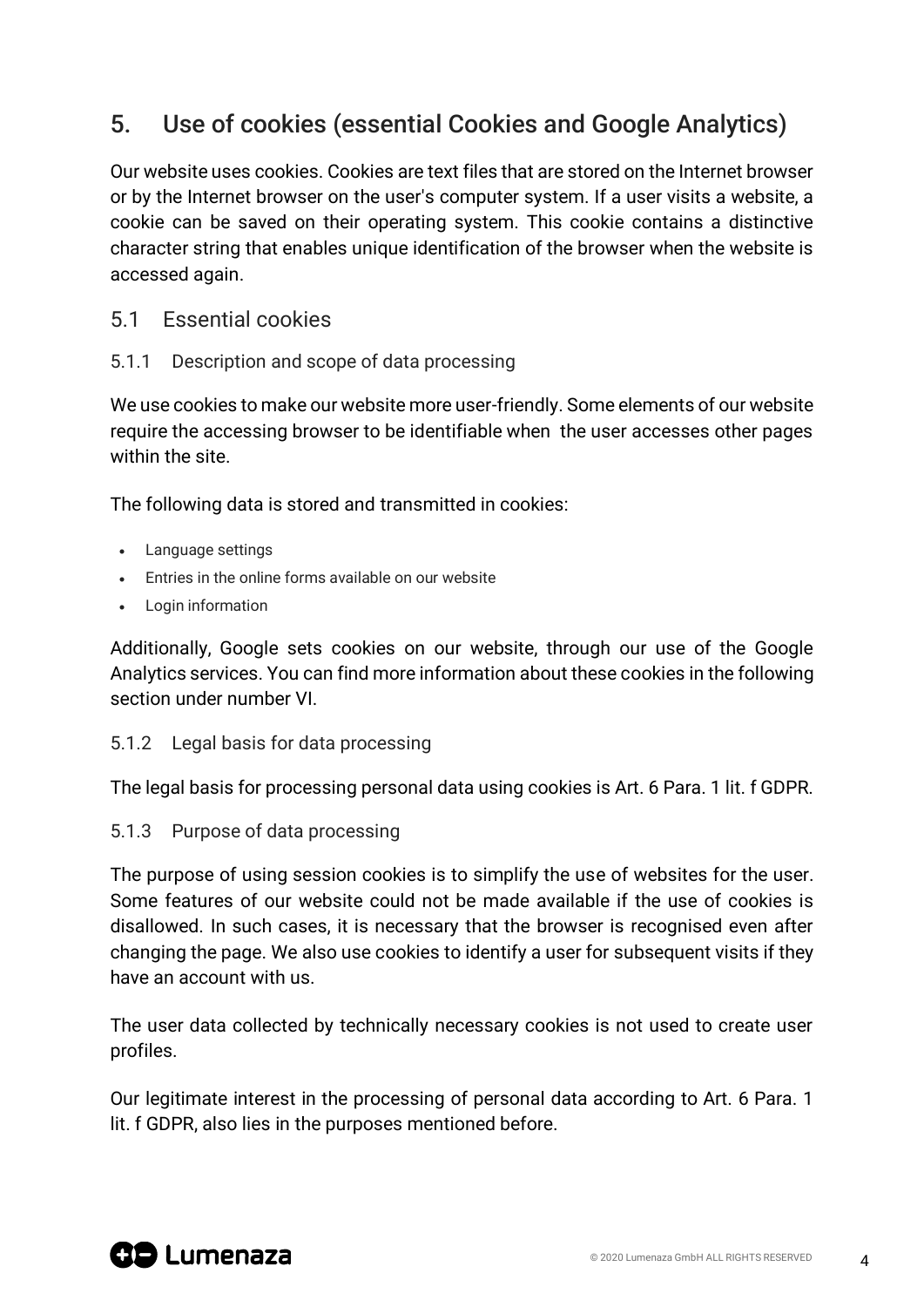#### 5.1.4 Duration of storage, objection and removal options

Cookies are stored on the user's computer and transmitted from there to our site. Therefore, as a user, you have full control of the use of cookies. By changing the settings of your Internet browser, you can disable or restrict the transmission of cookies. Cookies which have already been saved may be deleted at any time. This can also be done automatically. If cookies for our website are deactivated, you may no longer be able to use all of its features.

### 5.2 Cookies for statistical analysis (Google Analytics)

5.2.1 Scope of processing personal data

On this website, we use Google Analytics, a web analytics service provided by Google LLC [\(https://about.google/](https://about.google/) [retrieved on 2020/11/30], 1600 Amphitheater Parkway, Mountain View, CA 94043, USA; hereinafter referred to as "Google"). In doing so, we use the Google Universal Analytics version, which enables data, sessions and interactions across multiple devices to be assigned to a pseudonymous user ID and thus to analyse the activities of a user across devices.

Google is certified under the Privacy Shield Agreement and thereby guarantees compliance with European data protection law, see <https://www.privacyshield.gov/participant?id=a2zt000000001L5AAI&status=Active> (retrieved on 2020/11/30).

Cookies are used via Google Analytics. Cookies are text files stored on your computer that enable analysis of how you use our website. The information generated by the cookie about your usage will generally be transmitted to and stored on a Google server in the USA. On our behalf, Google will use this information to analyse the use of our website by users, to compile reports on activities on this website, and to provide us with other services related to the use of this website and the Internet. Pseudonymous usage profiles of users may be created from the processed data.

We use Google Analytics only with activated IP anonymisation. This means that the IP address of the user is truncated by Google within the member states of the European Union or in other countries that are party to the Agreement on the European Economic Area. Only in exceptional cases will the full IP address be transferred to a Google server in the USA and truncated there. The IP address provided by your browser in the context of Google Analytics will not be combined with other data from Google.

On behalf of the operator of this website, Google will use this information to analyse your use of the website, compile reports regarding website activity, and where applicable, provide us with other services related to website and Internet usage.

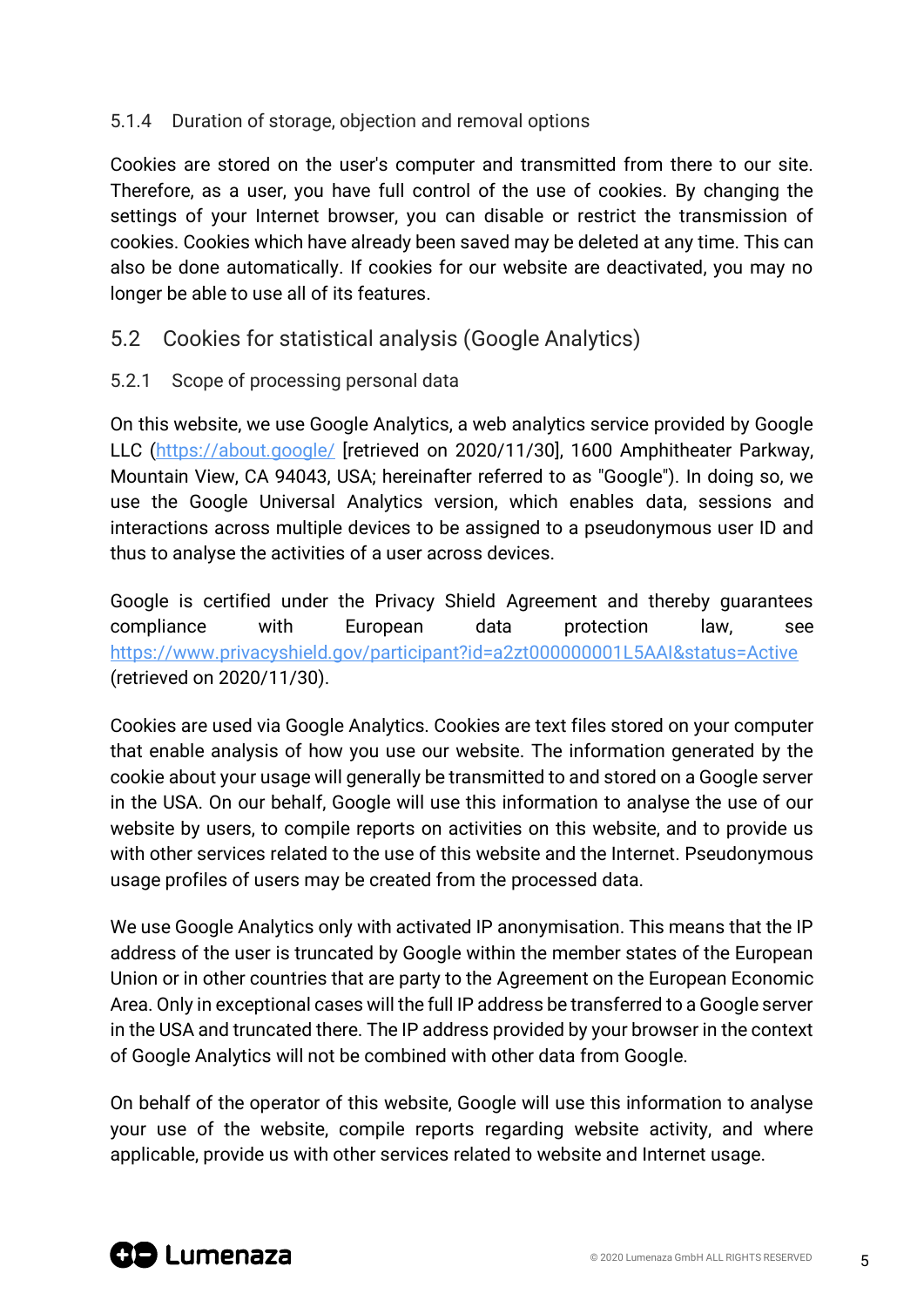For further information on data usage by Google, setting and blocking options, please see the following Google websites:

- <https://www.google.com/intl/de/policies/privacy/partners> ("How Google uses information from sites or apps that use our services", retrieved on 2020/11/30)
- <https://policies.google.com/technologies/ads> ("Advertising", retrieved on 2020/11/30)
- <https://adssettings.google.com/authenticated> ("Personalized ads", retrieved on 2020/11/30)

#### 5.2.2 Legal basis for the processing of personal data

The legal basis for the use of Google Analytics is Art. 15 Para. 3 of the German Teleservices Act (TMG) and Art. 6 Para. 1 lit. f GDPR.

#### 5.2.3 Purpose of data processing

The purpose of our use of Google Analytics is to evaluate the usage of our website and to compile reports on website activities. These purposes also represent our legitimate interest in data processing.

#### 5.2.4 Duration of storage

The data collected and evaluated by Google Analytics is stored for a period of 14 months after the last activity of the user and is then automatically deleted.

#### 5.2.5 Objection and removal options

You may prevent the use of cookies by configuring the corresponding setting on your browser; however, we would like to inform you that this may prevent you from fully utilising all functions provided on this website. Furthermore, you can prevent the collection of data generated by the cookie and related to the usage of the website (including your IP address) and the processing of this data by Google by downloading and installing the tool that is available at the following link [http://tools.google.com/dlpage/gaoptout.](https://tools.google.com/dlpage/gaoptout) Opt-out cookies prevent any future collection of your data when you visit this website. In order to prevent data collection by Universal Analytics across multiple devices, you need to perform the opt-out on all systems you are using. You can set the opt-out cookie by clicking on the button "Deactivate Google Analytics" on [www.lumenaza.de/privacypolicy](https://www.lumenaza.de/privacypolicy) resp. [www.lumenaza.community/datenschutz.](https://www.lumenaza.community/datenschutz)

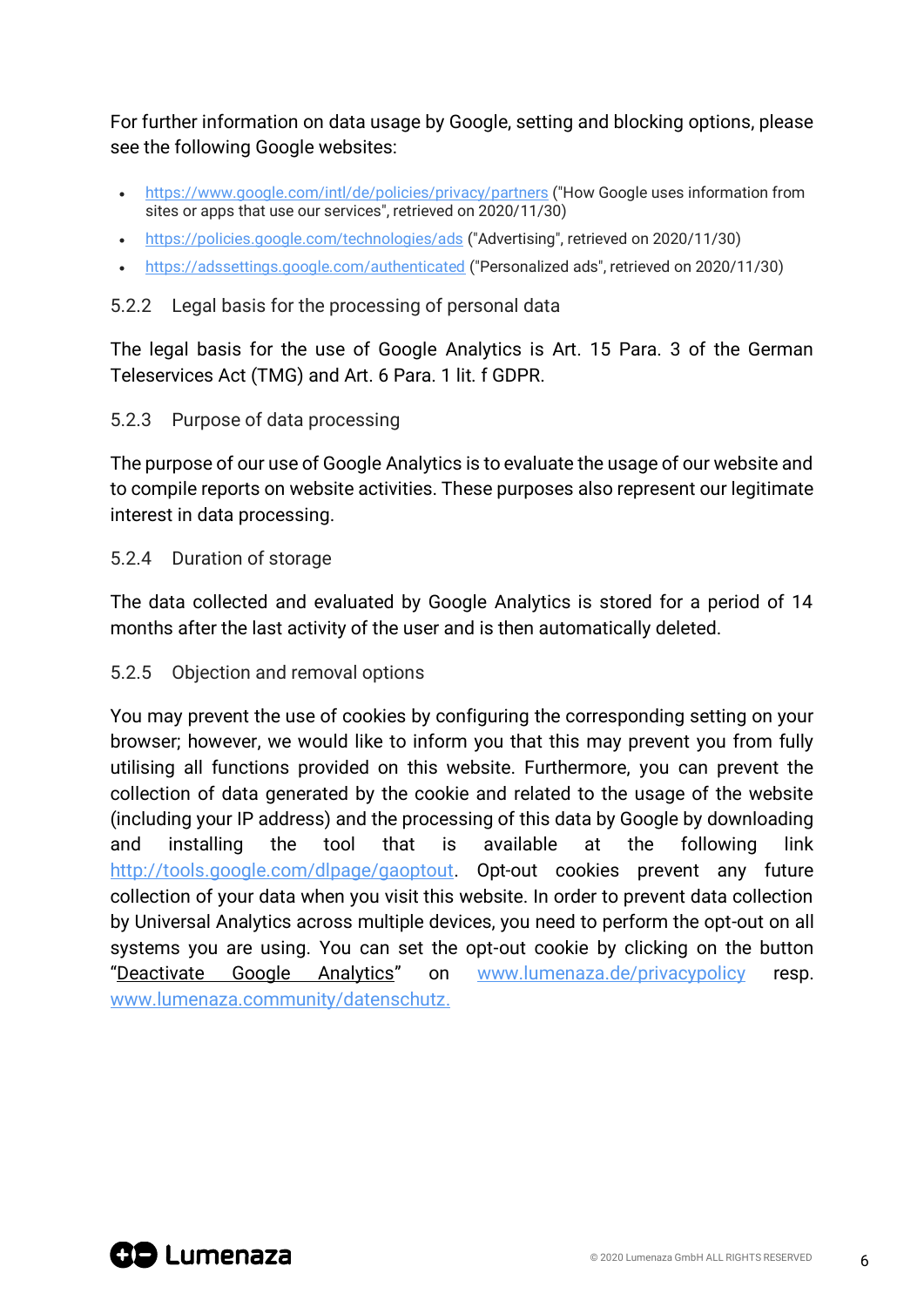# 6. Newsletter subscription via Mailchimp

# 6.1 Description and scope of data processing

### 6.1.1 E-mail address

We send newsletters only after registration and with the consent of the recipients. For the registration to our newsletter we collect your e-mail address. The registration to our newsletter is done via a so-called Double-Opt-In. After registration you will receive an e-mail in which we ask you to confirm your registration. This confirmation is necessary so that nobody can register with foreign e-mail addresses. We log the registrations for the newsletter in order to be able to prove the registration process according to the legal requirements. This includes the storage of the registration and confirmation time as well as the IP address.

#### 6.1.2 Analytical evaluation, success measurement

Our newsletter contains a so-called web-beacon. A web-beacon is a pixel-sized file that is retrieved from our server when the newsletter is opened. Through this, we collect technical information about the browser, your system, your IP address and the time of the retrieval of our newsletter.

Furthermore, we can use the collected data to determine whether and when our newsletter is opened and which links are clicked on. For technical reasons, we can assign this information to our subscribers. However, we do not intend to observe the behaviour of individual users, but rather to carry out a general statistical evaluation of the reading habits of our users.

#### 6.1.3 Purpose of data processing

We collect your e-mail address in order to send you the newsletter. The logging of the registration procedure is based on our legitimate interests in order to be able to prove the proper registration at any time.

We need the information collected via the web-beacon to evaluate the success of our newsletter and thus to improve our newsletter offer.

### 6.2 Legal basis for the processing of personal data

The legal basis for the processing of the data is, as a result of your consent, Art. 6 para. 1 lit. a DSGVO. Furthermore, the evaluation of the newsletter is based on our legitimate interests to improve our newsletter offer.

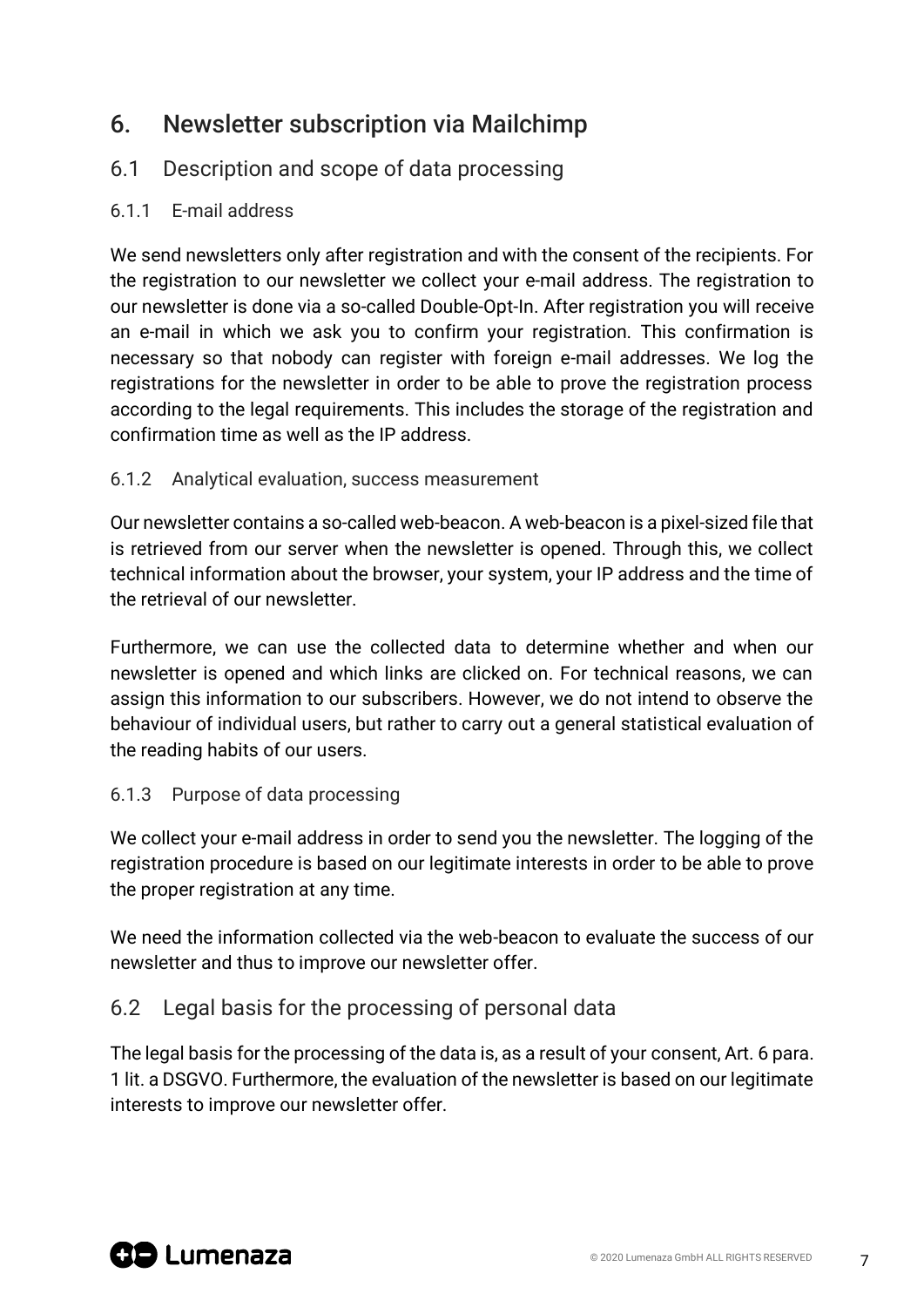# 6.3 Duration of storage

We will store your e-mail address until you cancel or unsubscribe from our newsletter. Beyond this time, we may store your e-mail address for three years on the basis of our legitimate interests before we delete it in order to be able to prove that you originally gave your consent. The processing of this data is limited to the purpose of possible defense against claims. If you request the premature deletion of your data, we will carry out the deletion provided that you confirm the existence of your original consent. Furthermore, we reserve the right to store your e-mail address for the purpose of obtaining injunctive relief (so-called blocking list).

### 6.4 Possibility of revocation and removal

You can revoke the use of your e-mail address at any time. You will find a link to cancel the newsletter either at the end of each newsletter or alternatively you can use one of the contact options given in this declaration.

It is not possible to cancel the newsletter separately for analytical evaluation and performance measurement alone. You can only cancel the entire newsletter subscription, or only object to the use of your data for the newsletter subscription as a whole.

Further information about Mailchimp can be found here:

- "Mailchimp" Rocket Science Group, LLC, 675 Ponce De Leon Ave NE #5000, Atlanta, GA 30308, USA;
- Website[: https://mailchimp.com](https://mailchimp.com/) (retrieved on 2020/11/30)
- Privacy policy[: https://mailchimp.com/legal/privacy/](https://mailchimp.com/legal/privacy/) (retrieved on 2020/11/30)

# 7. Online forms (request for recall, request from producers, conclude electricity supply contract)

Our website offers you the possibility to get in contact with us. Thus, in addition to the online form for subscribing to our newsletter, you can also use our online forms for general contact or direct contact with our contact persons or the online application.

# 7.1 Scope of processing of personal data

If you use the corresponding forms on our website, your personal and other entered data will automatically be transmitted by our web server in an e-mail to the employee responsible for the respective form. If necessary, we will forward your data to the correct recipient within the company to process your request. Your data will not be passed on to third parties.

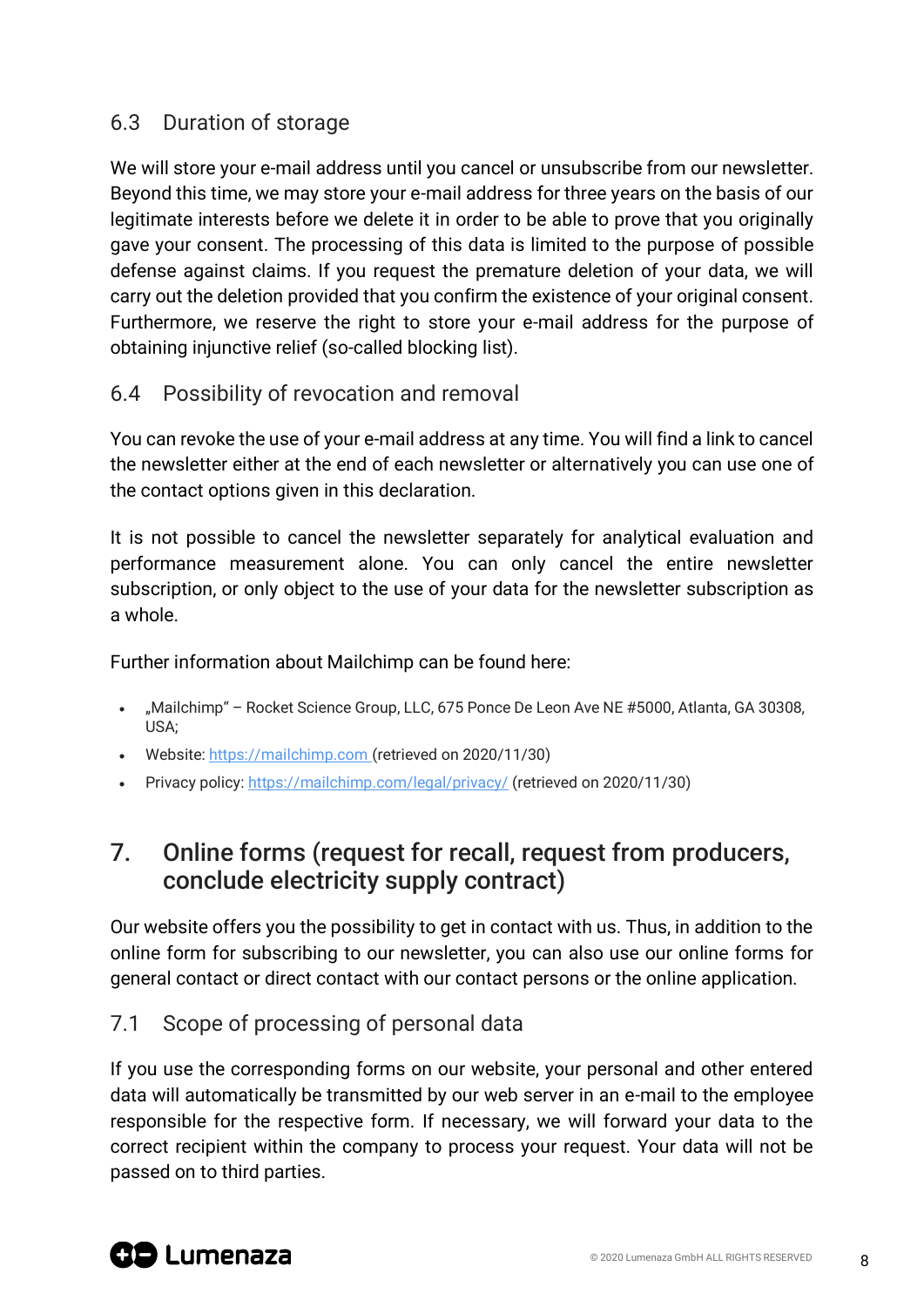The personal data transmitted by you via online form will only be collected, processed and used within the scope of and for processing your inquiry. Any processing and use beyond this will only take place with your express consent.

Provided that you have given your consent that we may send you further information, we will process and use your personal data to provide you with interesting and important information.

#### 7.1.1 Request for call

There is a contact form on our website, which you can use to ask us for a phone call. If you use this option, the data entered in the input mask will be transmitted to us and stored. These data are:

- Name (mandatory)
- Telephone number (mandatory)
- E-mail address (mandatory)
- Company (voluntary indication)
- Period of availability (selection menu)

At the time the message is sent, the following data is also stored:

- a. The IP address of the user
- b. Date and time of dispatch

For the processing of the data, your consent will be obtained during the sending process and reference will be made to this privacy policy.

In connection with the data processing, the data will not be passed on to third parties. The data will be processed exclusively for the processing of your request.

#### 7.1.2 Request from producers

On our website you can also contact us as a producer to find out how to connect your plant to our system. If you take this opportunity, the data entered in the input mask will be transmitted to us and stored. These data are:

- First name (mandatory)
- Last name (mandatory)
- Street (mandatory)
- Zip code (mandatory)
- City (mandatory)
- E-mail address (mandatory)
- Telephone number (optional)

# **GD** Lumenaza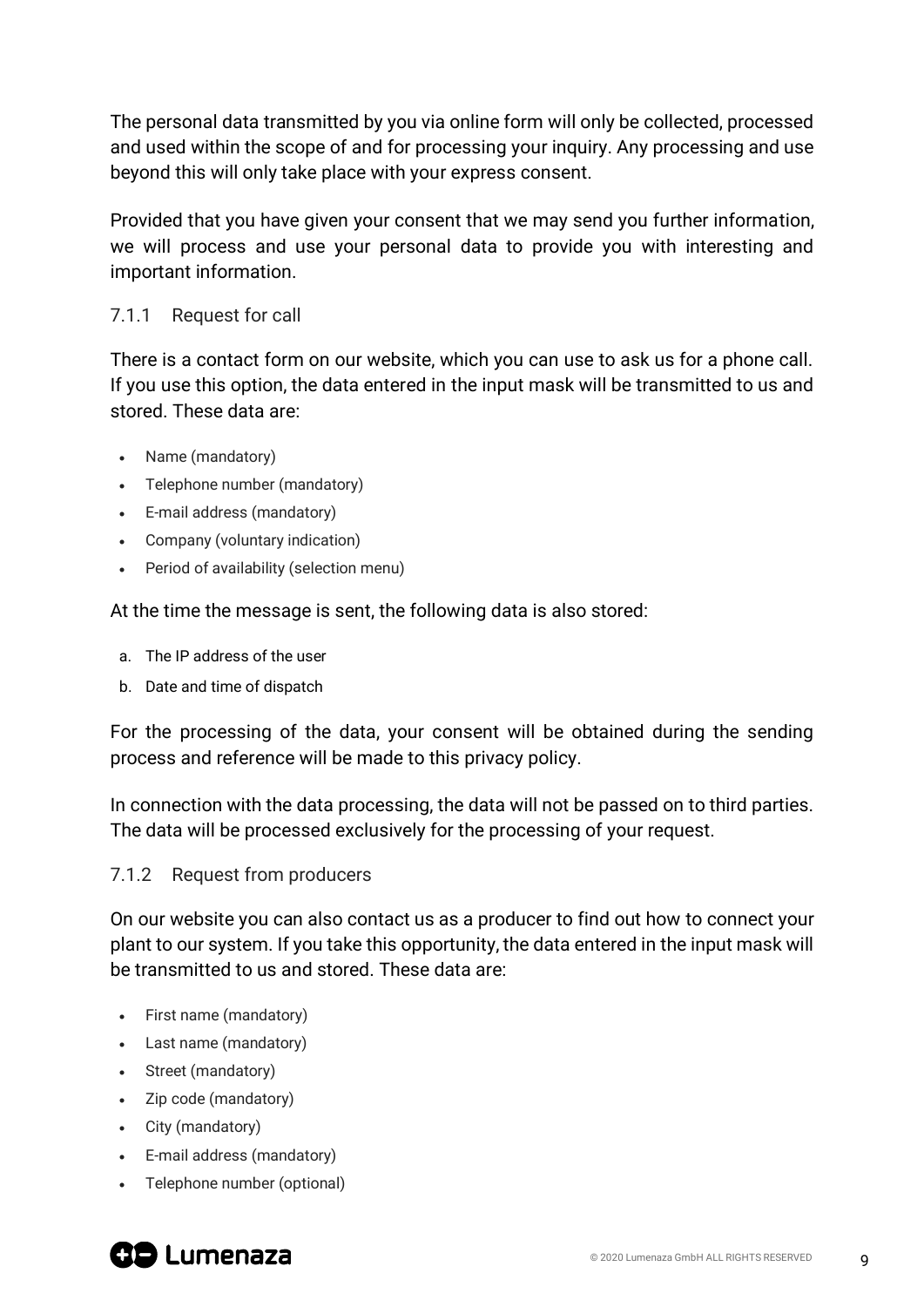- Information on the plant (mandatory information, selection menu)
- Capacity of the plant (mandatory)
- Date of commissioning (voluntary indication)

In addition, the following data is collected during registration:

- IP address of the calling computer
- Date and time of registration

For the processing of the data, your consent will be obtained during the registration process and reference will be made to this privacy policy.

In connection with the data processing, the data will not be passed on to third parties. The data will be processed exclusively for the processing of your request.

#### 7.1.3 Conclude electricity supply contract

On our website, it is also possible to conclude an electricity supply contract with us via an online form. The data from the input mask is transmitted to us. This data is as follows:

- Information about your electricity consumption in kWh per year, optionally the number of persons in your household
- Salutation (mandatory, drop-down menu)
- Name and first name (mandatory)
- E-mail address (mandatory)
- Date of birth (mandatory)
- Telephone number (optional)
- Desired username (voluntary specification)
- Address data for delivery address (mandatory)
- if necessary, a different billing address (voluntary information)
- Specification of the supply unit (mandatory entry, selection menu)
- Reason for the change of provider (mandatory information, drop-down menu)
- Last annual power consumption (mandatory)
- Electricity meter number (mandatory)
- Indication of the previous electricity supplier (voluntary indication when changing supplier)
- Current customer number (voluntary information when changing suppliers)
- Desired start of delivery (mandatory information)
- Bank details (account holder, IBAN)

For the processing of the data, your consent will be obtained during the registration process and reference will be made to this privacy policy.

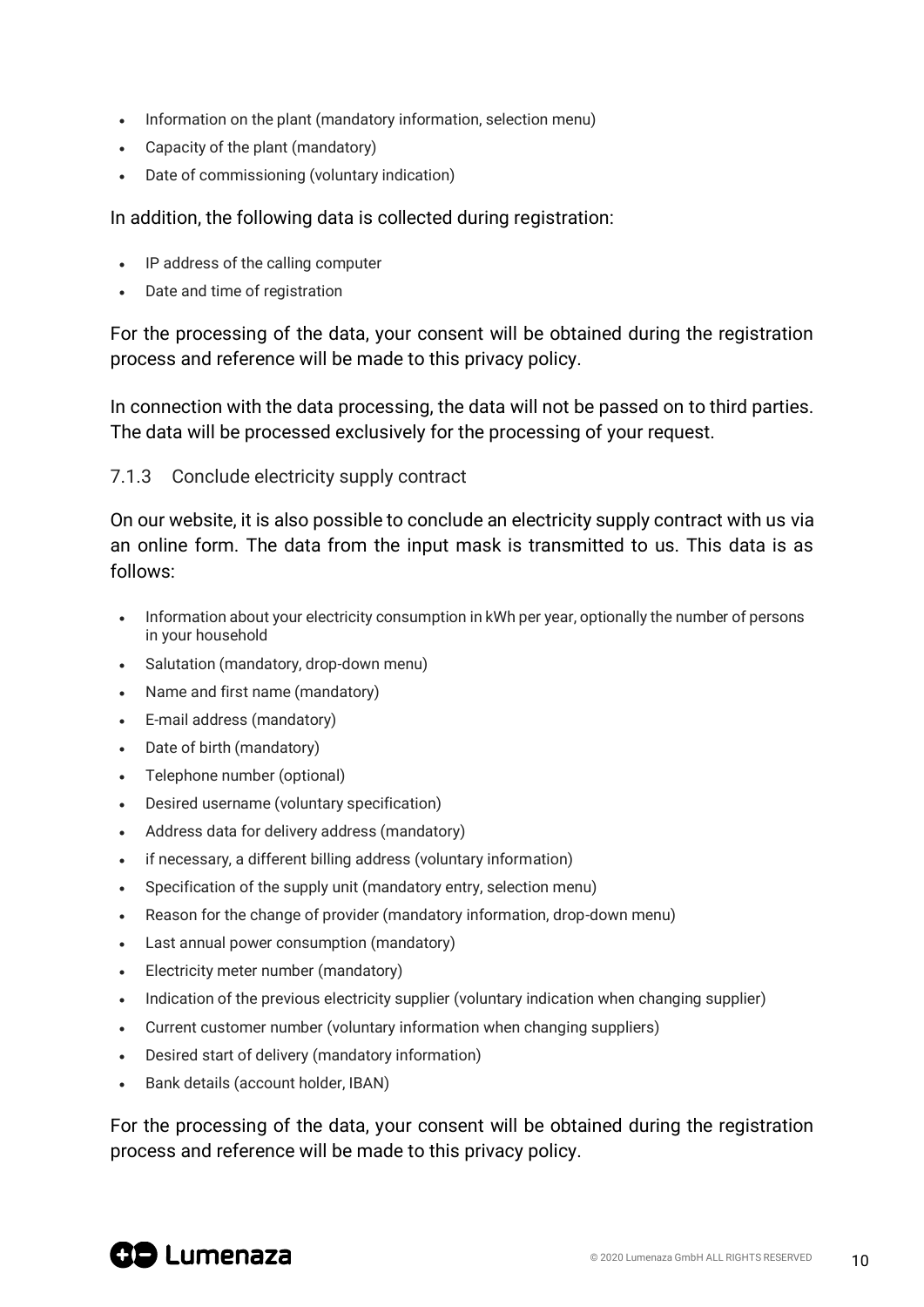In connection with the data processing, the data will not be passed on to third parties. The data will be processed exclusively for the processing of your request.

# 7.2 legal basis of the data processing

The legal basis for the processing of the data is, as a result of your consent, Art. 6 para. 1 lit. a DSGVO. In the case of inquiries from producers and the conclusion of an electricity supply contract, the data processing also serves to carry out pre-contractual measures and, after the conclusion of a contract, also the fulfilment of a contract, so that the legal basis for the processing of the data is at the same time Art. 6 para. 1 lit. b DSGVO.

### 7.3 Purpose of data processing

#### 7.3.1 Request for call

The processing of the personal data from the input mask serves us only to process your contact and to call you. The other personal data processed during the sending process serves to prevent misuse of the contact form and to ensure the security of our information technology systems.

#### 7.3.2 Request from producers

The processing of the personal data from the input mask serves us solely to process your contact and to be able to call you or contact you by e-mail, if you have provided us with an e-mail address. The processing of the address data and information on your system that you have provided us with serves to enable us to prepare ourselves for the discussion with you in terms of content. The collection of other personal data in the course of the registration process serves to prevent misuse of the services or the email address used.

#### 7.3.3 Conclude electricity supply contract

The processing of the personal data from the input mask serves us solely to conclude and execute the electricity supply contract with you. If you have provided us with your previous electricity supplier and your current customer number, this data serves to terminate your previous contract, provided you have authorized us to do so. The other personal data processed during the sending process serves to prevent misuse of the contact form and to ensure the security of our information technology systems.

#### 7.4 duration of storage

The data will be deleted as soon as they are no longer necessary for the purpose of their collection.

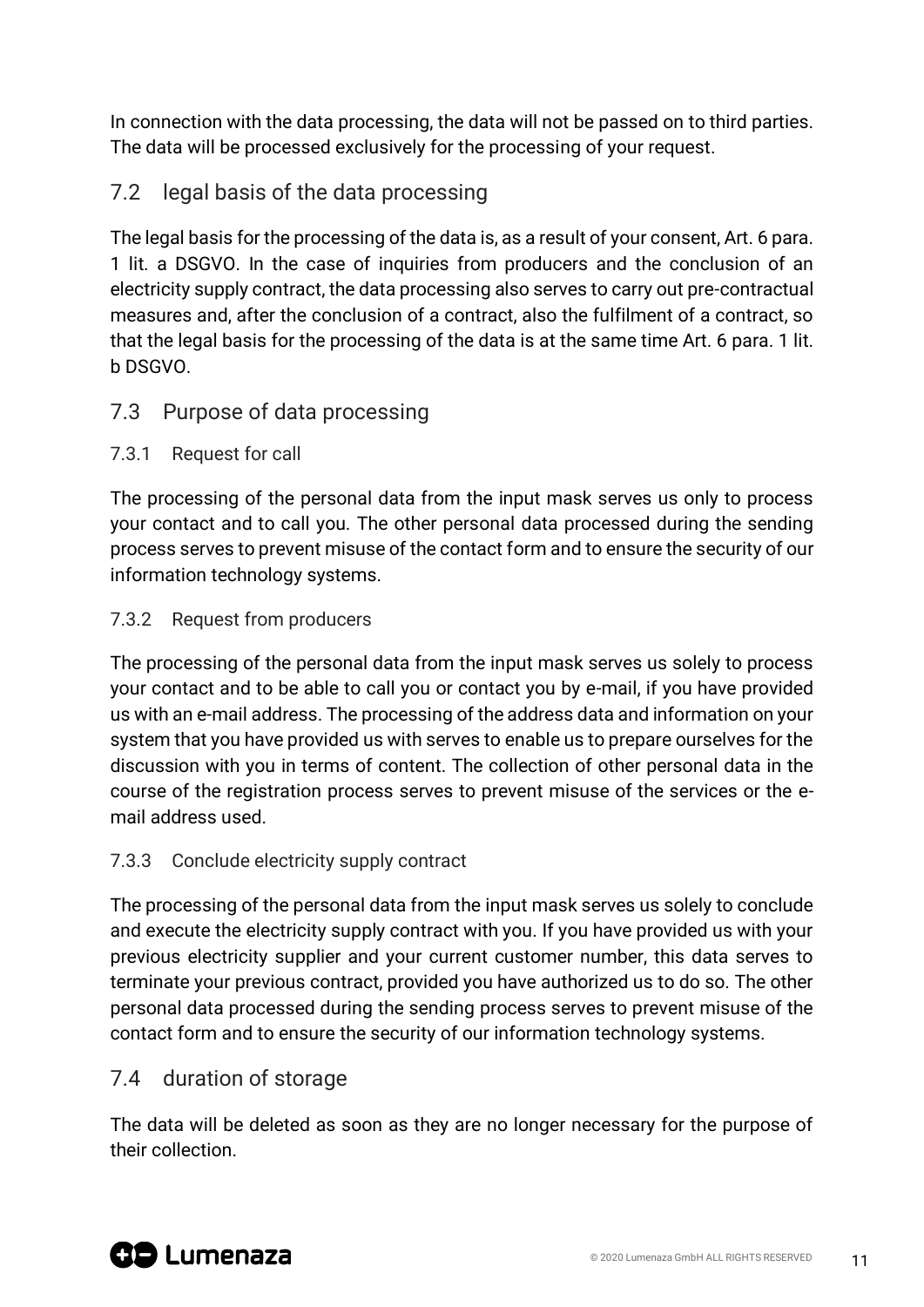#### 7.4.1 Request for callback

For the personal data from the input mask of the contact form, this is the case when the respective conversation with you is finished. The conversation is finished when it can be concluded from the circumstances that the matter in question has been finally clarified. If your contact has led to the conclusion of a contract, we will delete the data when they are no longer required for the fulfillment of the contract. Even after conclusion of the contract, it may still be necessary to store personal data of the contractual partner in order to comply with contractual or legal obligations.

#### 7.4.2 Request from producers

The personal data from the input mask of the contact form will be deleted when the respective conversation with you is finished. The conversation is finished when it is clear from the circumstances that the matter in question has been finally clarified. If your contact has led to the conclusion of a contract, we will delete the data when they are no longer required for the fulfillment of the contract. Even after conclusion of the contract, it may still be necessary to store personal data of the contractual partner in order to comply with contractual or legal obligations.

#### 7.4.3 Conclude electricity supply contract

The data from the input mask for the conclusion of an electricity supply contract are deleted when they are no longer required for the fulfilment of the contract. Even after conclusion of the contract, it may still be necessary to store personal data of the contracting party in order to comply with contractual or legal obligations.

#### 7.5 Possibility of objection and removal

As long as no contract has been concluded, you have the possibility at any time to revoke your consent to the processing of personal data and to object to the storage of your data. In this case, however, the conversation can no longer be continued or your online order of our electricity can no longer be considered. After the conclusion of a contract

You can revoke your consent and object to the further storage of your data by contacting us by e-mail at info@lumenaza.de, by phone at +49 30 346558-200 or by post to Lumenaza GmbH, Kreuzbergstr. 30, 10965 Berlin.

Please note that unencrypted e-mails sent via the Internet are not sufficiently protected against unauthorized access by third parties.

All personal data that we have stored in connection with an online form will be deleted by us.

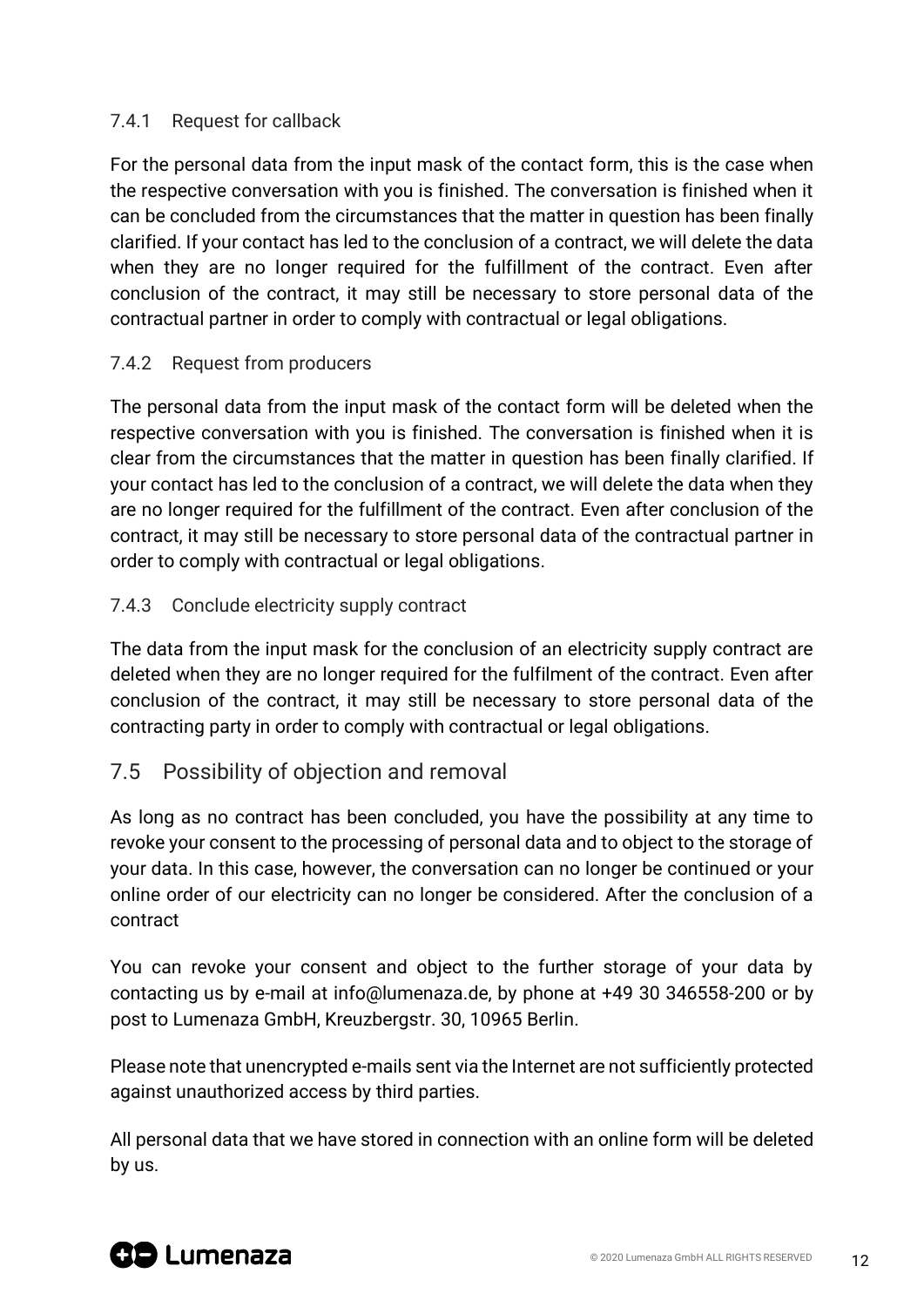# 8. Email contact

# 8.1 Description and scope of data processing

You can contact us via the e-mail addresses published by us on the website or via the mailto links provided by us. In this case, your personal data that is transmitted along with the e-mail will be stored.

Such data will not be transferred to third parties in this context. This data will be used exclusively to conduct the conversation with you. We may redirect the e-mail internally to a designated employee if you have contacted a general e-mail address or the address of an non-responsible or absent employee.

### 8.2 Legal basis for data processing

The legal basis for the processing of data transferred in the course of sending an email is Art. 6 Para. 1 lit. f GDPR. If you email us with the intention of entering into contract with us, this creates an additional legal basis for data processing per Art. 6 para. 1 lit. b GDPR.

#### 8.3 Purpose of the data processing

The processing of the personal data from the e-mail serves us only to process the correspondence. This also constitutes the legitimate interest in processing the data.

#### 8.4 Duration of storage

The data will be deleted as soon as it is no longer needed to achieve the purpose for which it was collected. This is the case when the conversation with the user ends. The conversation is terminated when the circumstances indicate that the matter in question has been finally resolved.

### 8.5 Objection and removal options

You have the possibility to object to the storage of your personal data at any time. For this, you can contact us by e-mailing us at [info@lumenaza.de,](mailto:info@lumenaza.de) by phoning us on +49 30 346558-200 or by sending a letter to Lumenaza GmbH, Kreuzbergstr. 30, 10965 Berlin. We will then immediately delete the data. If you exercise this right, it will not be possible to continue the conversation.

If the data is required to fulfil or establish a contractual relationship with you, premature erasure of data is only possible insofar as contractual or legal obligations do not preclude erasure.

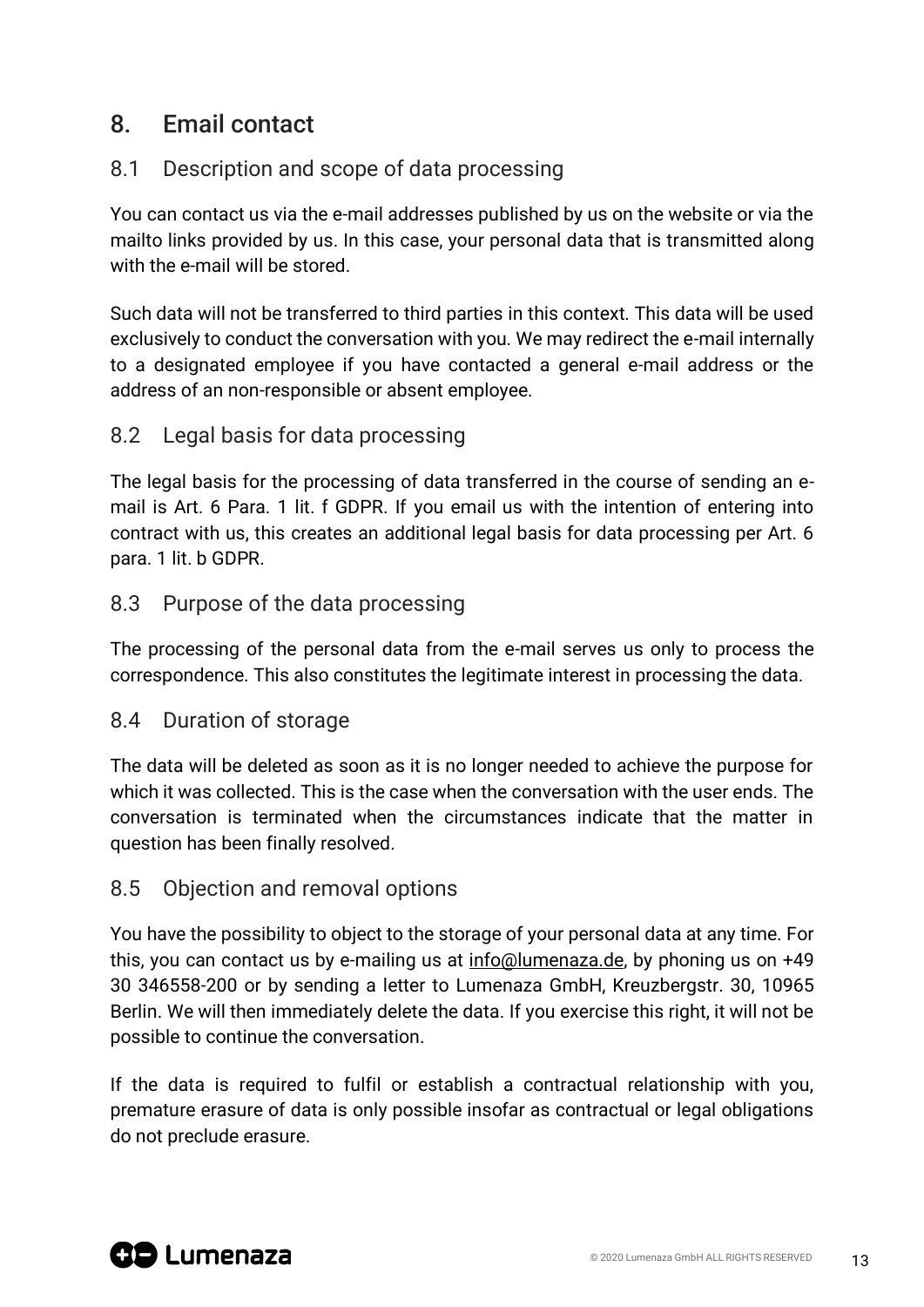# 9. Login area for registered customers

# 9.1 Description and scope of data processing

On our website, we offer our registered customers the option of logging into our closed user area, indicating their user identifiers. The data is entered into an input screen and transmitted to us and stored. This data shall not be passed on to third parties. The following data is collected during login:

- User name
- Customer address

At the time of login, the following data is also saved:

- User's IP address
- Date and time of registration

The other personal data processed during the login process serve to prevent misuse of our system and to ensure its security.

### 9.2 Legal basis for data processing

The provision of the closed user area and the processing of the login data serves the fulfilment of a contract to which the user is a party. The legal basis for processing is your consent under Art. 6 Para. 1 lit. b GDPR. The legal basis for the processing of the data transmitted during the login process is Art. 6 para. 1 lit. f GDPR.

9.3 Purpose of the data processing

The registration of the user is necessary for the fulfilment of a contract with the user and for the provision of the contractually agreed contents and applications.

### 9.4 Duration of storage

The data will be deleted as soon as it is no longer needed to achieve the purpose for which it was collected. This is the case for data collected during the registration process for fulfilment of a contract or implementation of pre-contractual measures, if the data is no longer necessary for fulfilment of the contract. Even after conclusion of the contract, it may still be necessary to store personal data of the contractual partner in order to fulfil contractual or legal obligations.

### 9.5 Objection and removal options

As a user, you have the option of cancelling the registration at any time. The data stored about you can be changed at any time using your user area account or, if that

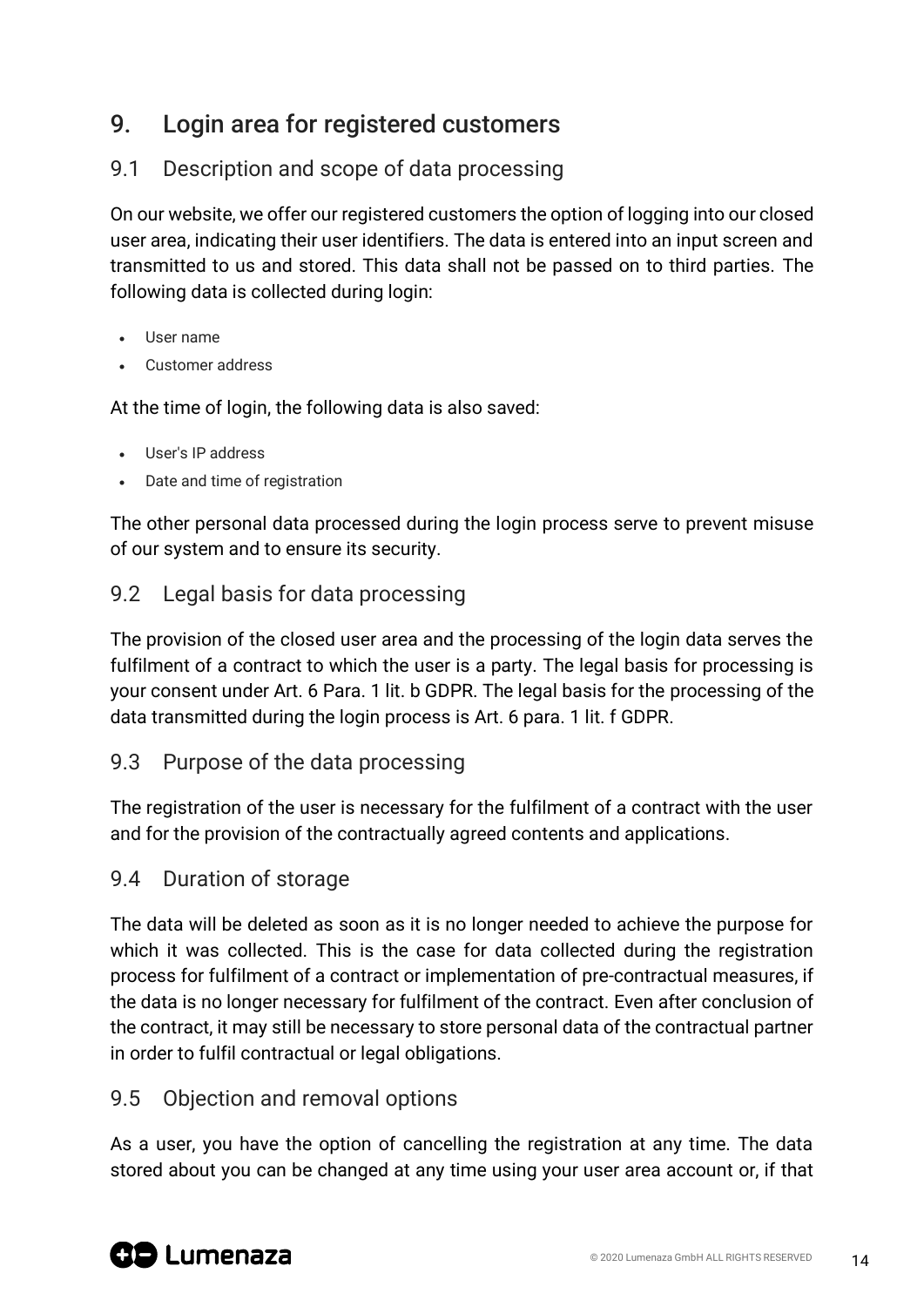is not possible, it can be changed by us. To have your account deleted or have a change made, please contact us by email at [info@lumenaza.de,](mailto:info@lumenaza.de) by phone on +49 30 346558- 200 or by post to Lumenaza GmbH, Kreuzbergstr. 30, 10965 Berlin.

If the data is required to fulfil or establish a contractual relationship with you, premature erasure of data is only possible insofar as contractual or legal obligations do not preclude erasure.

# 10. Hosting

# 10.1 Description and scope of data processing

We use the following services of a hosting provider: infrastructure and platform services, computing capacity, storage and database services, security and technical maintenance services. In doing so, we, or our hosting provider, process inventory data, contact data, content data, contract data, usage data, meta and communication data of visitors to this online offer and of registered members, as described in this data protection declaration for the individual data processing areas.

# 10.2 Legal basis for data processing

The legal basis for data processing is Art. 6 Para. 1 lit. f GDPR in conjunction with Art. 28 GDPR (Fulfilment of order processing agreement). Our legitimate interest lies in providing an efficient and secure online service.

### 10.3 Purpose of data processing

The purpose of data processing is the operation of this online offer

# 11. Rights of the data subject

If your personal data is processed, you are a data subject in the sense of GDPR and you are entitled to the rights explained in more detail below.

Please contact us in all cases with your request: by email to [info@lumenaza.de](mailto:info@lumenaza.de) or by phone on +49 30 346558-200 or by post to Lumenaza GmbH, Kreuzbergstr. 30, 10965 Berlin.

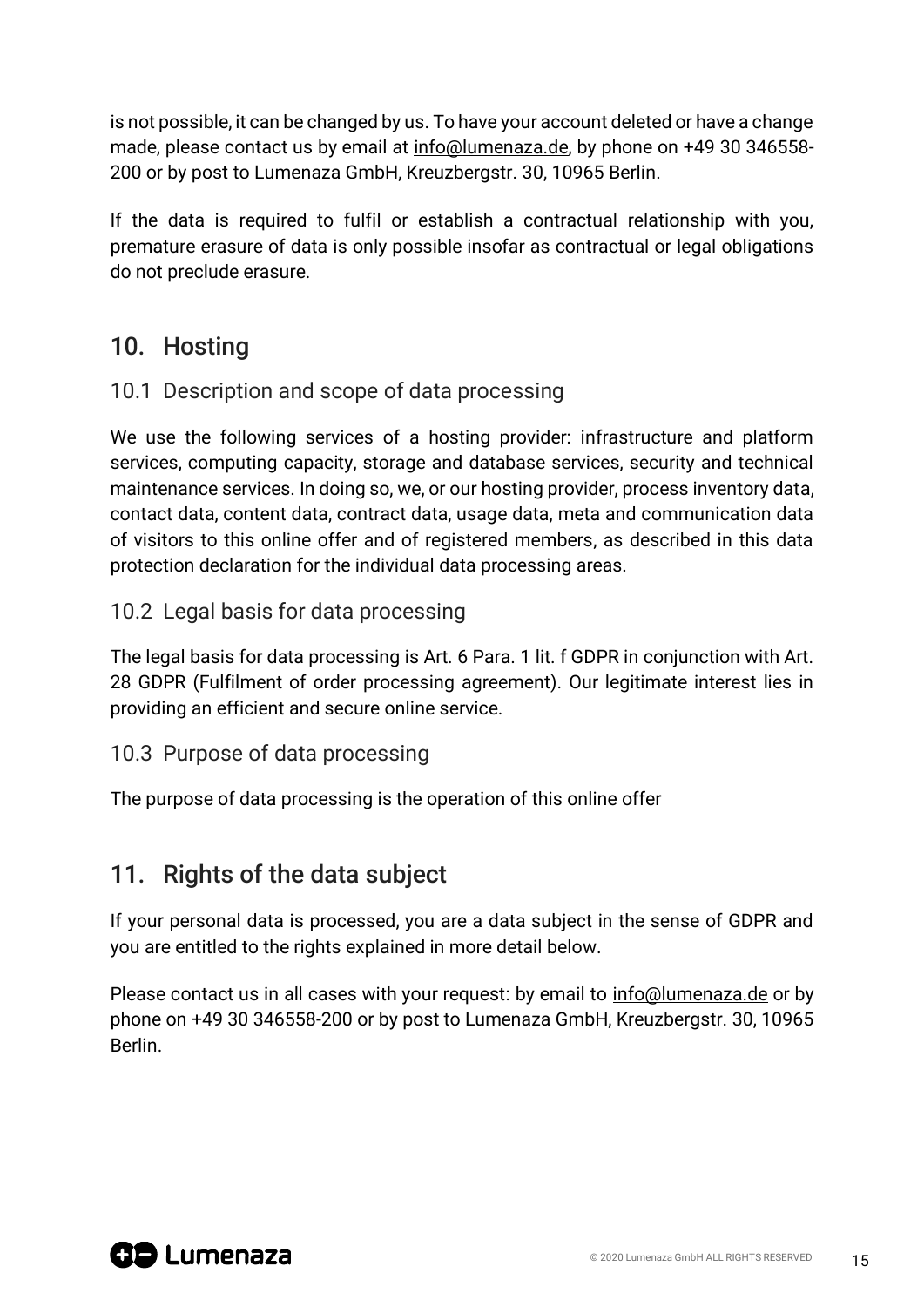# 11.1 Right to information

You can request confirmation from us as to whether personal data concerning you is processed by us. If such processing is taking place, you can request the following information from us:

- a. the purposes for which the personal data is processed;
- b. the categories of personal data that are processed;
- c. the recipients or the categories of recipients to whom your personal data have been or will be disclosed;
- d. the planned duration of the storage of your personal data or, if specific information is not possible, criteria for determining the storage period;
- e. the existence of a right to correction or deletion of your personal data, a right to restriction of processing by the data controller or a right to object to this processing;
- f. the right to lodge a complaint with a supervisory authority;
- g. all available information about the origin of the data if the personal data is not collected from the data subject.

You have the right to be informed whether your personal information will be transmitted to a third-party country or an international organisation. In this respect, you can request the appropriate guarantees under Art. 46 of the GDPR in relation to the transmission.

#### 11.2 Right to rectification

You have a right to rectification and/or integration with respect to the data controller if your processed personal data is incorrect or incomplete. We will carry out the rectification immediately after your notification.

#### 11.3 Right to restrict processing

Under the following conditions, you may request that the processing of your personal data be restricted:

- a. if you contest the accuracy of your personal data for a period that enables the data controller to check the accuracy of the personal data;
- b. the processing is unlawful and you reject the deletion of the personal data and instead request that the use of the personal data be restricted;
- c. the data controller no longer needs the personal data for the purposes of processing, but you need them to assert, exercise or defend legal claims, or
- d. if you object to processing in accordance with Art. 21 Para. 1 GDPR and it has not yet been established whether the legitimate reasons for the data controller to process your data outweigh your right to object.

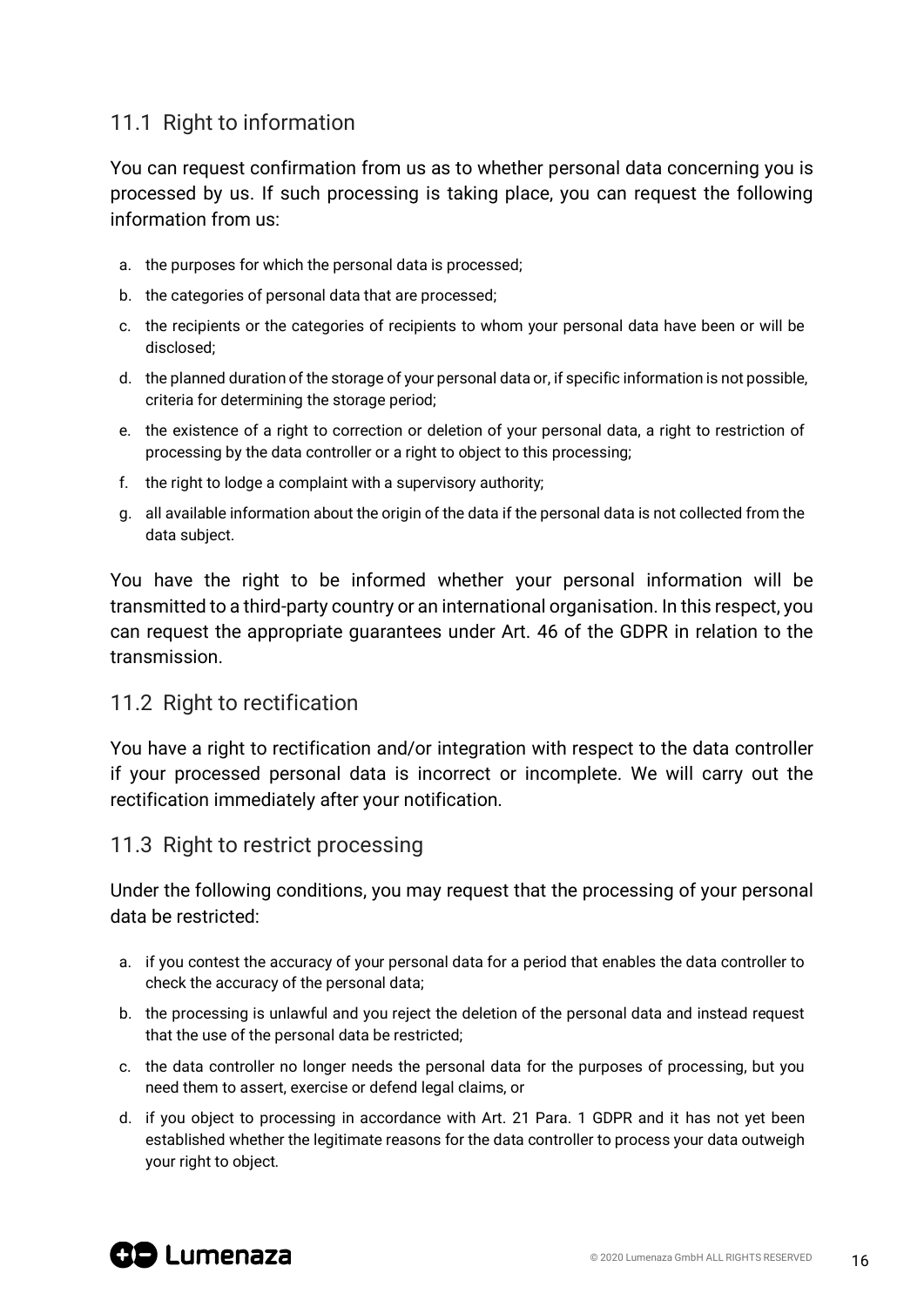If the processing of your personal data has been restricted, then – apart from its storage – this data may only be processed with your consent or for the purpose of asserting, exercising or defending legal claims or protecting the rights of another natural or legal person, or for reasons of an important public interest on the part of the European Union or a member state. If the limitation of the processing has been restricted for any of the conditions listed above, you will be notified by the data controller before the restriction has been lifted.

#### 11.4 Right to deletion

#### 11.4.1 Obligation to delete

You can request the data controller to delete your personal data immediately, and the data controller is obliged to delete this data immediately if one of the following reasons applies:

- a. your personal data is no longer necessary for the purposes for which they were collected or otherwise processed;
- b. you revoke your consent upon which its processing was based in accordance with Art. 6 Para. 1 lit. a or Art. 9 Para. 2 lit. a GDPR and there is no other legal basis for its continued processing;
- c. you object to processing in accordance with Art. 21 Para. 1 GDPR, and there are no overriding legitimate reasons for its continued processing, or you submit an objection to its processing in accordance with Art. 21 Para. 2 GDPR;
- d. your personal data has been processed unlawfully;
- e. the deletion of personal data relating to you is required in order to comply with legal obligations according to EU law or national law of the member states to which the data controller is subject, or
- f. your personal data has been collected in connection with services offered by an information company as per Art. 8 Para. 1 GDPR.

#### 11.4.2 Information to third parties

If we have made personal data public that concerns you and if we are obliged to delete it pursuant to Art. 17 Para. 1 GDPR, we will take appropriate measures, including technical measures, taking into account the available technology and the implementation costs, to inform those responsible for data processing who process personal data, that you, as person concerned, have requested the deletion of all links to this personal data or of copies or replications of this personal data.

#### 11.4.3 Exceptions

The right to deletion does not exist insofar as processing is necessary

a. to exercise the right to freedom of expression and information;

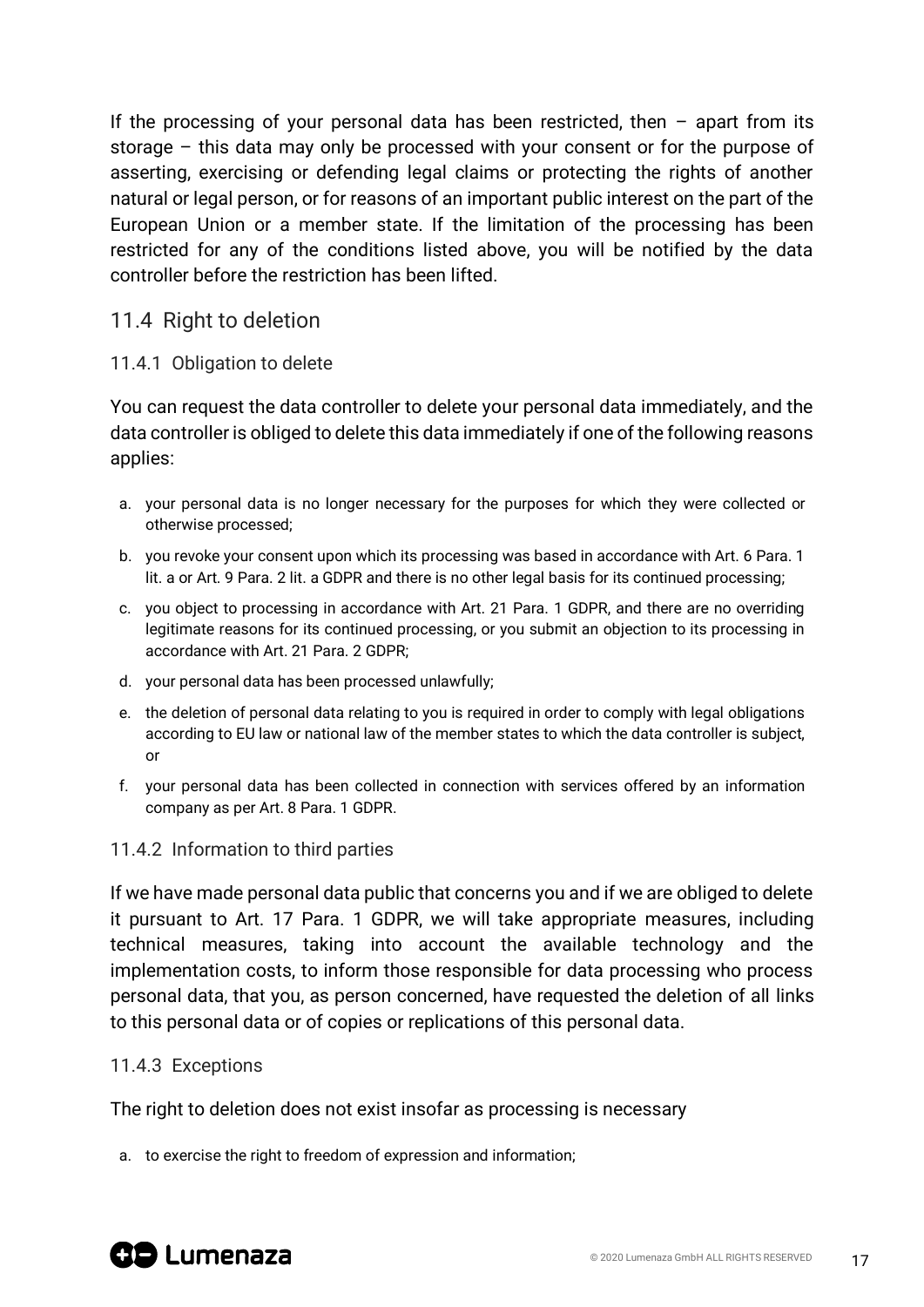- b. to fulfil a legal obligation that requires processing in accordance with the law of the European Union or the member states to which the data controller is subject, or to perform a task that is in the public interest or in the exercise of official authority that has been transferred to the data controller;
- c. for reasons of public interest in the area of public health in accordance with Art. 9 Para. 2 lit. h and i, as well as Art. 9 Para. 3 GDPR;
- d. for archiving, scientific or historical research purposes in the public interest or for statistical purposes in accordance with Art. 89 Para. 1 GDPR, to the extent that the law referred to in section (a) is likely to render impossible or seriously prejudice the attainment of the objectives of such processing, or
- e. to assert, exercise or defend legal claims.

### 11.5 Right to be informed

If you have exercised your right to correction, deletion or to restrict processing, we shall inform all recipients to whom the your personal data has been disclosed of this correction or deletion or restriction on processing, unless this proves impossible or involves disproportionate effort.

It is your right to be informed regarding such recipients.

#### 11.6 Right to data portability

You have the right to receive your personal data provided to us in a structured, common and machine-readable format. Moreover, you have the right to transmit this data to another data controller without any obstruction from the data controller to whom the personal data has been given, if

- a. the processing is based on consent given in accordance with Art. 6 Para. 1 lit. a GDPR or Art. 9 Para. 2 lit. a GDPR or on the basis of a contract in accordance with Art. 6 Para. 1 lit. b GDPR and
- b. the processing is carried out using automated procedures.

In exercising this right, you also have the right to request that the personal data concerning you be transferred directly by us to another data controller, insofar as this is technically feasible. This action must not affect the freedoms and rights of other persons.

The right to data portability does not apply to the processing of personal data necessary for the performance of a task in the public interest or in the exercise of official authority conferred on the data controller.